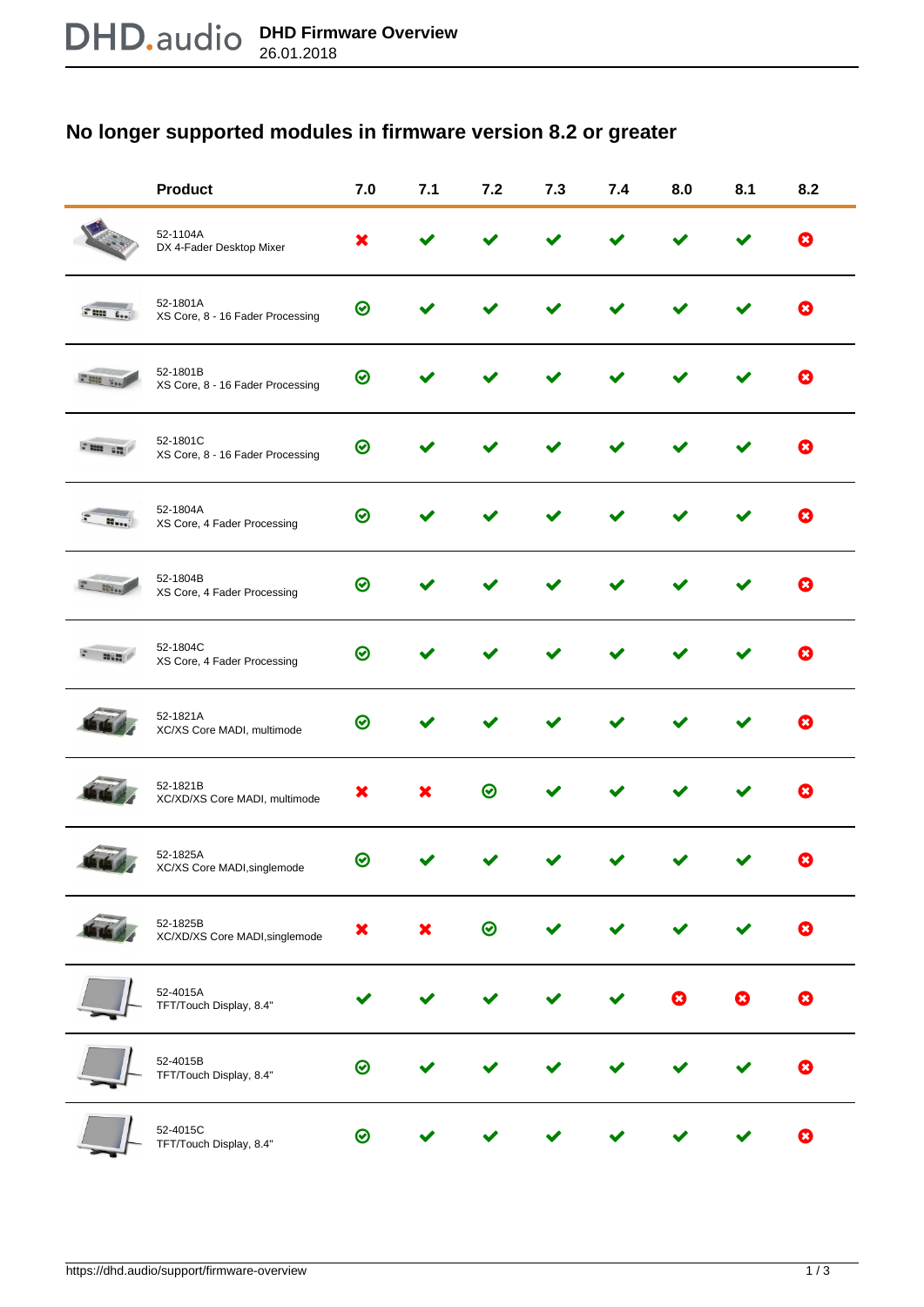## **DHD Firmware Overview** 26.01.2018

|                | <b>Product</b>                              | 7.0     | 7.1 | 7.2     | 7.3 | 7.4 | 8.0 | 8.1 | 8.2                       |
|----------------|---------------------------------------------|---------|-----|---------|-----|-----|-----|-----|---------------------------|
|                | 52-4017A<br>TFT/Touch Display, 7"           | $\odot$ |     |         |     |     |     |     | ☺                         |
|                | 52-4017B<br>TFT/Touch Display, 7"           | $\odot$ |     |         |     |     |     |     | 0                         |
|                | 52-4515A<br>TFT Display, touch, for housing |         |     |         |     |     |     | я   | 0                         |
|                | 52-4515B<br>TFT Display, touch, for housing | ⊗       |     |         |     |     |     |     | 0                         |
|                | 52-4515C<br>TFT Display, touch, for housing | $\odot$ |     |         |     |     |     |     | Q                         |
| Ammin          | 52-7300A<br>XC Concentrator                 | ×       | x   | ⊙       |     |     |     |     | 0                         |
|                | 52-7301A<br>XC Concentrator                 | $\odot$ |     |         |     |     |     |     | ☎                         |
| Allega de      | 52-7400A<br>XC Core DSP/Controller          | ❷       |     |         |     |     |     |     | Ø                         |
| Amaria         | 52-7400C<br>XC Core DSP/Controller          | ⊗       |     |         |     |     |     |     | 0                         |
| <b>ALCOHOL</b> | 52-7402A<br>XC Core DSP/Controller          | ∞       |     |         |     |     |     |     | $\boldsymbol{\mathsf{x}}$ |
| <b>BRAINE</b>  | 52-7402C<br>XC Core DSP/Controller          | $\odot$ |     |         |     |     |     |     | 0                         |
| <b>Altant</b>  | 52-7403A<br>XC Core DSP/Controller          | ⊗       |     |         |     |     |     |     | 0                         |
| <b>SANDO</b>   | 52-7403C<br>XC Core DSP/Controller          | ⊗       |     |         |     |     |     |     | Ø                         |
|                | 52-7450A<br>XD Controller                   | ×       | ×   | $\odot$ |     |     |     |     | 0                         |

**Legend:**